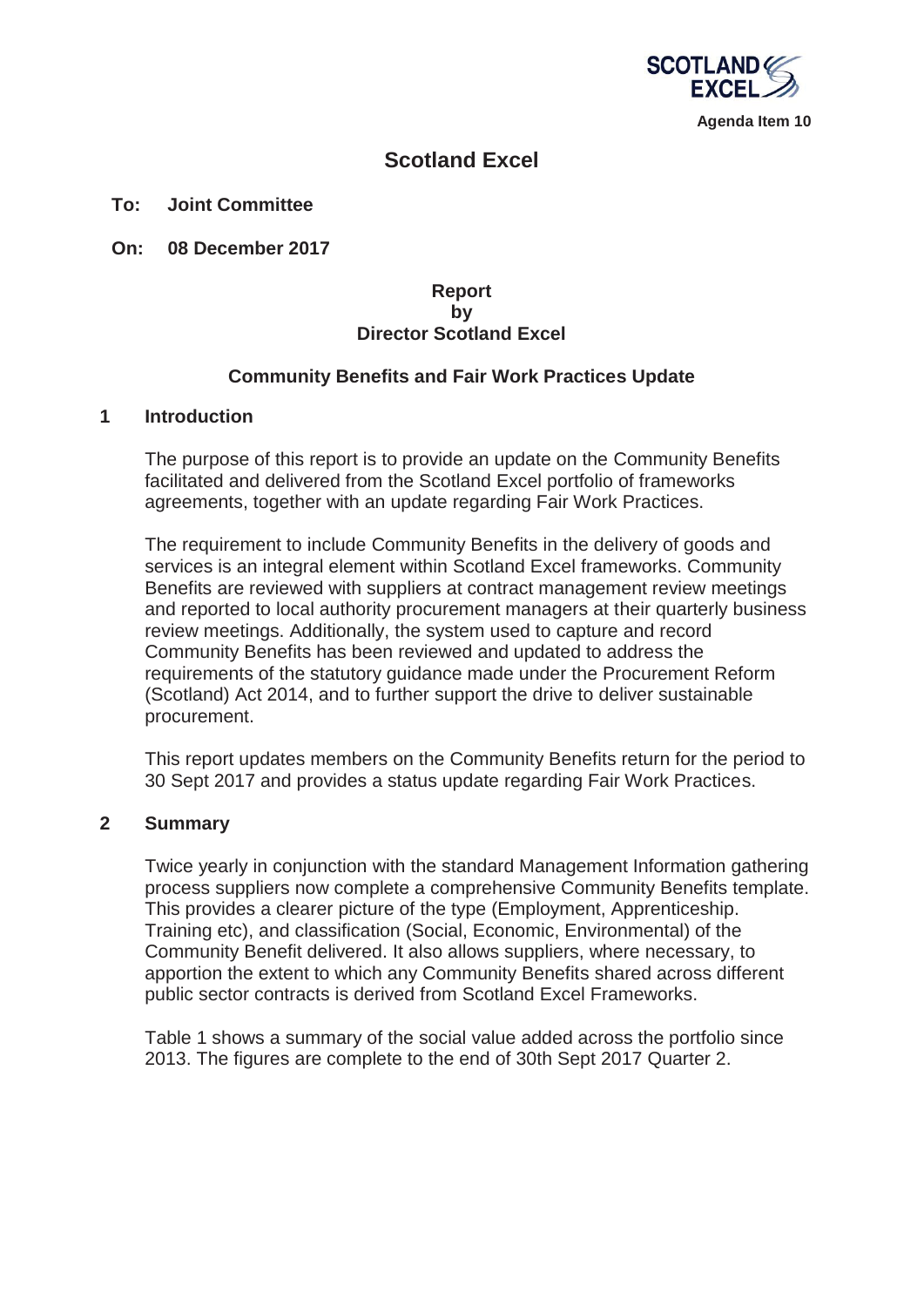|                           |                |         |         |         | Apr-Sep  |          |
|---------------------------|----------------|---------|---------|---------|----------|----------|
|                           | 2013/14        | 2014/15 | 2015/16 | 2016/17 | 17       | Total    |
| No of Apprentices         | 9              | 92      | 49      | 18      | 32       | 200      |
| No of New Jobs            | 78             | 43      | 29      | 53      | 71       | 274      |
|                           |                |         |         |         |          |          |
| No of Work Placements     | $\overline{0}$ | 5       | 6       | 17      | 15       | 44       |
| Hours of Volunteering &   |                |         |         |         |          |          |
| Mentoring                 | 95             | 377     | 1279    | 1570    | 1329     | 4650     |
| <b>Hours of Works</b>     |                |         |         |         |          |          |
| Experience                | 5305           | 28214   | 16734   | 7852    | 1672     | 59777    |
| Value of Other            |                |         |         |         |          |          |
| <b>Community Benefits</b> | £2,474         | £16,550 | £46,140 | £87,814 | £132,264 | £285,242 |

*Table 1: Summary of social value added across the collaborative portfolio* 

The overall position regarding the social benefits being returned is extremely positive. For the latest period through to end of September Community Benefits were recorded from 104 suppliers and 25 of these suppliers recorded new jobs.

With regard to Fair Work Practices (including the Living Wage) Scotland Excel commenced formal consideration within Tenders in early 2015. Since this time the respective position on bidders' work practices has been outlined within Executive Sub Committee Contracts for Approval Reports. From a review of the data available since 2015 the overall the position across Scotland Excel's portfolio is: Of the 494 suppliers appointed since formal consideration

- $\bullet$  406 (82%) notified that that they pay the Living Wage
	- $\circ$  Living Wage Accredited 60 (12.4%)
	- $\circ$  Progress towards accreditation 18 (3.7%)
	- o Committed to gaining accreditation over the first 2 years of the framework – 77 (15.8%)
	- $\circ$  Not accredited but paying the Living Wage 248 (49.9%)
- Not accredited or paying the Living Wage but committed to doing so within 2 years – 18 (3.3%)
- Neither accredited not paying Living Wage  $-75$  (14.8%)

One framework that should be noted is Security Services. In this framework suppliers offer the local authorities the option to contract on the basis of staff paid at Minimum wage staff and/or Living wage.

In several frameworks 100% of the suppliers committed to paying the Living Wage. These are: Telecare and Telehealth, Ground Maintenance, Asbestos, Street Lighting Bulk Renewal of Luminaires, Demolition, Fostering, Secure Care and Energy Efficiency Contractors, and Heavy Plant.

In addition to the social benefits outlined in this report it should also be noted that relevant data for environmental benefits, including the volume and weight of recycled material, is captured by contract managers as part of routine contract management activity. This data is included in the business reviews held with each corporate procurement function on an on-going basis.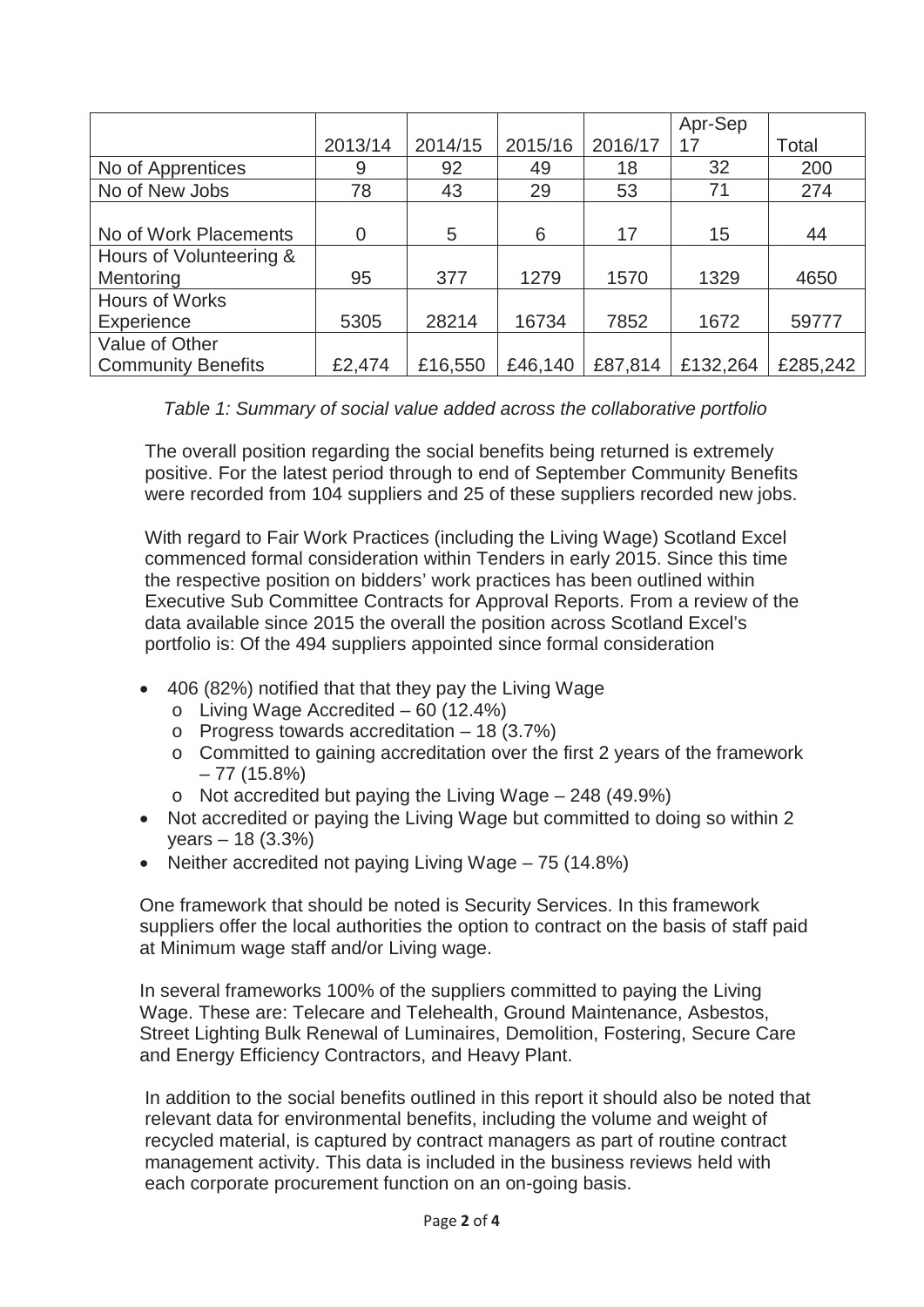# **3 Next Steps**

The next Community Benefits data collection, analysis and review cycle will be completed in line with Management Information process to cover the period through to the end of 31st March 2018. The results will be reviewed with the supply base and where appropriate will be incorporated into supplier performance objectives.

### **4 Conclusion**

Committee members are requested to note the content of this report, and support the measures proposed to monitor delivery of community benefits for the 2017/18 financial year.